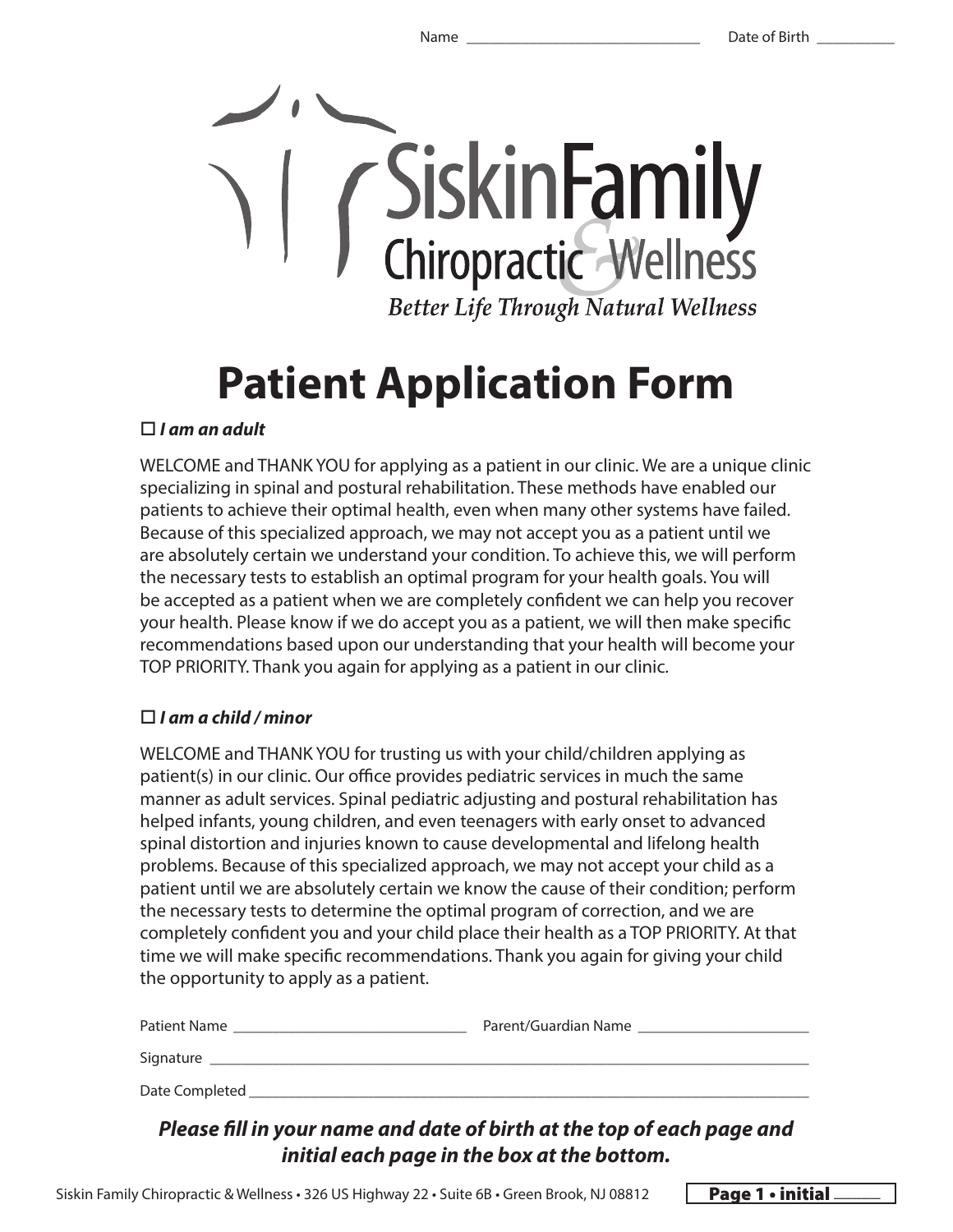|                                                                                                                                                                                                                                | Date of Birth ___________ |                                 |                                                                                              |
|--------------------------------------------------------------------------------------------------------------------------------------------------------------------------------------------------------------------------------|---------------------------|---------------------------------|----------------------------------------------------------------------------------------------|
| <b>Personal Information</b>                                                                                                                                                                                                    |                           |                                 |                                                                                              |
|                                                                                                                                                                                                                                |                           |                                 |                                                                                              |
|                                                                                                                                                                                                                                |                           |                                 |                                                                                              |
| Address experiences and the contract of the contract of the contract of the contract of the contract of the contract of the contract of the contract of the contract of the contract of the contract of the contract of the co |                           |                                 |                                                                                              |
|                                                                                                                                                                                                                                |                           |                                 |                                                                                              |
|                                                                                                                                                                                                                                |                           |                                 |                                                                                              |
|                                                                                                                                                                                                                                |                           |                                 |                                                                                              |
|                                                                                                                                                                                                                                |                           |                                 |                                                                                              |
|                                                                                                                                                                                                                                |                           |                                 |                                                                                              |
|                                                                                                                                                                                                                                |                           |                                 |                                                                                              |
|                                                                                                                                                                                                                                |                           |                                 |                                                                                              |
| Marital Status $\Box$ Single $\Box$ Married $\Box$ Divorced $\Box$ Widow)                                                                                                                                                      |                           |                                 |                                                                                              |
|                                                                                                                                                                                                                                |                           |                                 |                                                                                              |
|                                                                                                                                                                                                                                |                           |                                 |                                                                                              |
| Handedness □ Right □ Left                                                                                                                                                                                                      |                           |                                 |                                                                                              |
| Height __________________________                                                                                                                                                                                              |                           |                                 | Has height changed since age 18 and if so, how much? ___________                             |
| Weight ________________________                                                                                                                                                                                                |                           | Weight at age 18 ______________ |                                                                                              |
| Weight before first pregnancy __________                                                                                                                                                                                       |                           |                                 |                                                                                              |
| <b>Emergency Contact</b>                                                                                                                                                                                                       |                           |                                 |                                                                                              |
|                                                                                                                                                                                                                                |                           |                                 |                                                                                              |
| Contact Information (please provide a minimum of 2 methods of contact ie. mobile phone and other phone or email)                                                                                                               |                           |                                 |                                                                                              |
| Child(ren) name(s) and age(s):                                                                                                                                                                                                 |                           |                                 |                                                                                              |
|                                                                                                                                                                                                                                |                           |                                 |                                                                                              |
| Do you have grandchildren? ____________ How many? ____________ What is their age range? ___________                                                                                                                            |                           |                                 |                                                                                              |
| How many live within driving distance of your home? __________                                                                                                                                                                 |                           |                                 |                                                                                              |
| <b>Healthcare Professionals you utilize:</b>                                                                                                                                                                                   |                           |                                 |                                                                                              |
|                                                                                                                                                                                                                                |                           |                                 |                                                                                              |
|                                                                                                                                                                                                                                |                           |                                 | Date of most recent visit                                                                    |
|                                                                                                                                                                                                                                |                           |                                 |                                                                                              |
|                                                                                                                                                                                                                                |                           |                                 | Date of most recent visit                                                                    |
|                                                                                                                                                                                                                                |                           |                                 |                                                                                              |
|                                                                                                                                                                                                                                |                           |                                 | Date of most recent visit ___________                                                        |
|                                                                                                                                                                                                                                |                           |                                 |                                                                                              |
|                                                                                                                                                                                                                                |                           |                                 | Date of most recent visit                                                                    |
| initial $\cdot$ Page 2 $\parallel$                                                                                                                                                                                             |                           |                                 | Siskin Family Chiropractic & Wellness · 326 US Highway 22 · Suite 6B · Green Brook, NJ 08812 |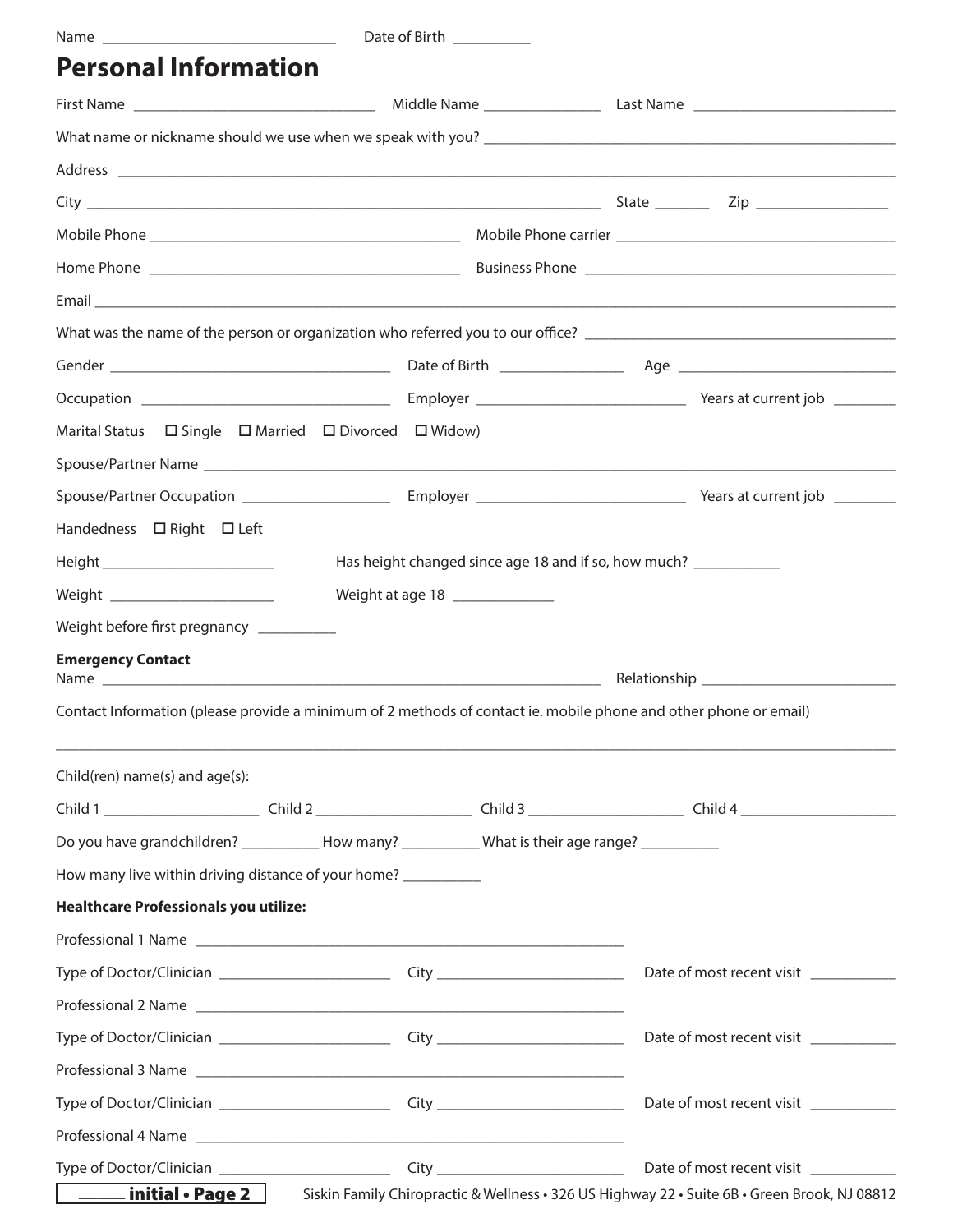| Date of Birth __________                                                                                                                                                        |
|---------------------------------------------------------------------------------------------------------------------------------------------------------------------------------|
| <b>Goals and Circumstance</b>                                                                                                                                                   |
| Have you ever been treated by a chiropractor? $\Box$ Yes $\Box$ No                                                                                                              |
|                                                                                                                                                                                 |
| Were you referred to our office by another chiropractor? $\Box$ Yes $\Box$ No                                                                                                   |
| If not listed above, please provide the name and location of your chiropractor.                                                                                                 |
|                                                                                                                                                                                 |
| Does this style or technique work well for you? $\Box$ Yes $\Box$ No                                                                                                            |
|                                                                                                                                                                                 |
|                                                                                                                                                                                 |
| Is your current complaint from an injury or accident? $\Box$ Yes $\Box$ No                                                                                                      |
|                                                                                                                                                                                 |
| If an injury, did it occur at work or in an automobile? $\Box$ Yes $\Box$ No                                                                                                    |
| If so, please fill out the section on auto accidents or work injury (pages 13 & 14).                                                                                            |
| Briefly describe your physical habits during a typical work-day. What percentage of the time do you sit versus stand versus walk or<br>perform physically demanding activities? |
| Please provide a list of hobbies and preferred activities as well as how often you participate in them.                                                                         |
| How often and what type of physical activity do you perform on a regular basis? How does this exercise seem to impact your health?                                              |
| Please list activities you used to enjoy but have either stopped or modified because of any physical limitation.                                                                |
|                                                                                                                                                                                 |
|                                                                                                                                                                                 |
|                                                                                                                                                                                 |
|                                                                                                                                                                                 |

\_\_\_\_\_\_\_\_\_\_\_\_\_\_\_\_\_\_\_\_\_\_\_\_\_\_\_\_\_\_\_\_\_\_\_\_\_\_\_\_\_\_\_\_\_\_\_\_\_\_\_\_\_\_\_\_\_\_\_\_\_\_\_\_\_\_\_\_\_\_\_\_\_\_\_\_\_\_\_\_\_\_\_\_\_\_\_\_\_\_\_\_\_\_\_\_\_\_\_\_\_\_\_\_\_\_\_\_

Siskin Family Chiropractic & Wellness • 326 US Highway 22 • Suite 6B • Green Brook, NJ 08812 Page 3 • initial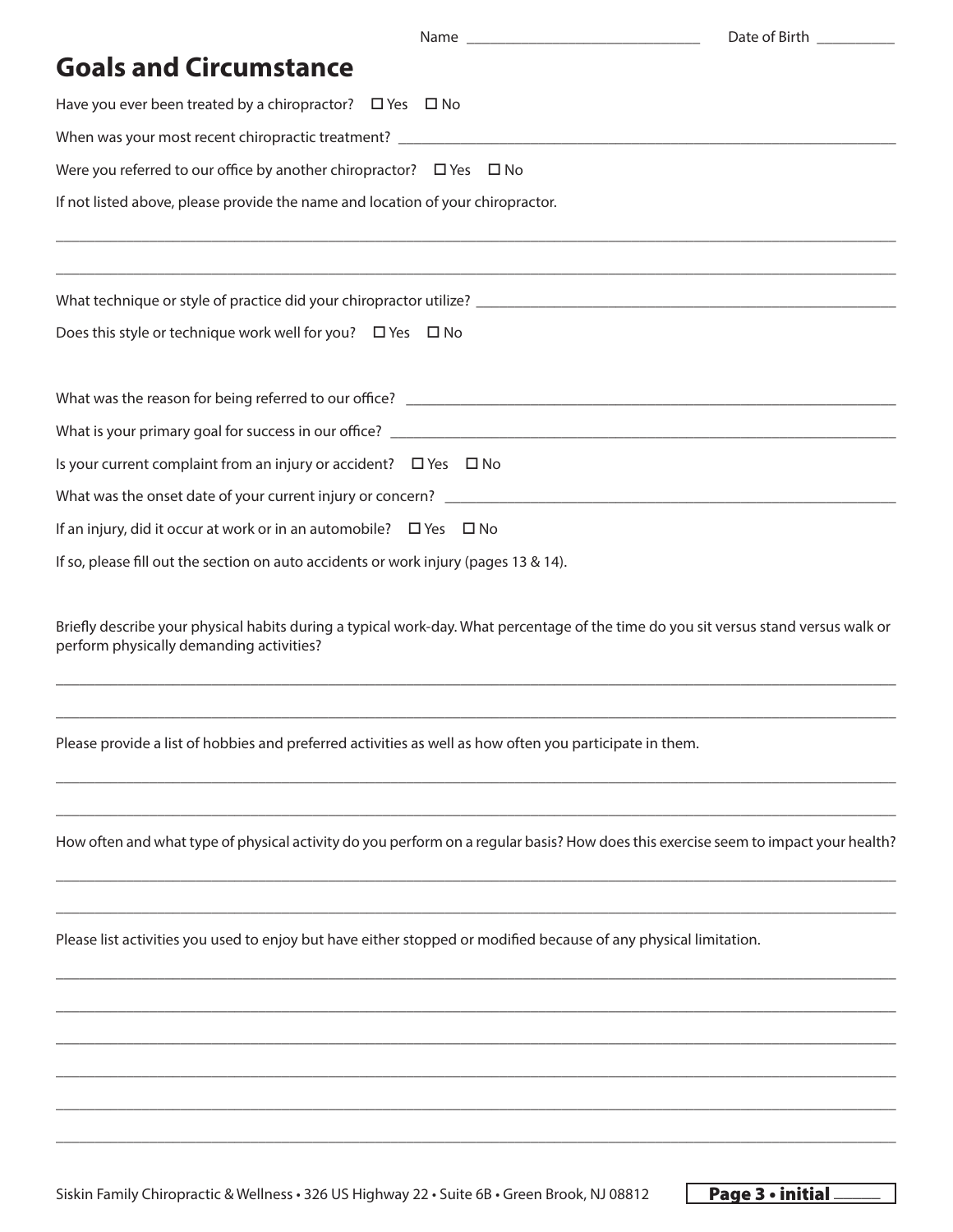|                                                | Date of Birth <b>National Exercise</b> |  |  |  |  |  |  |  |
|------------------------------------------------|----------------------------------------|--|--|--|--|--|--|--|
| <b>Health Profile</b>                          |                                        |  |  |  |  |  |  |  |
| Have you ever been a smoker? (Includes Vaping) |                                        |  |  |  |  |  |  |  |
|                                                |                                        |  |  |  |  |  |  |  |
|                                                |                                        |  |  |  |  |  |  |  |
|                                                |                                        |  |  |  |  |  |  |  |
|                                                |                                        |  |  |  |  |  |  |  |
|                                                |                                        |  |  |  |  |  |  |  |
|                                                |                                        |  |  |  |  |  |  |  |
|                                                |                                        |  |  |  |  |  |  |  |
|                                                |                                        |  |  |  |  |  |  |  |
|                                                |                                        |  |  |  |  |  |  |  |
|                                                |                                        |  |  |  |  |  |  |  |

#### **Family Health History** (Write None under Health Conditions if alive and healthy with no current health conditions)

|                  | <b>Health Conditions</b> | Cause | <b>Age at Passing</b> | <b>Cause of passing</b> |
|------------------|--------------------------|-------|-----------------------|-------------------------|
| <b>Father</b>    |                          |       |                       |                         |
| <b>Mother</b>    |                          |       |                       |                         |
| Sibling 1        |                          |       |                       |                         |
| Sibling 2        |                          |       |                       |                         |
| <b>Sibling 3</b> |                          |       |                       |                         |
| Sibling 4        |                          |       |                       |                         |

\_\_\_\_\_\_\_\_\_\_\_\_\_\_\_\_\_\_\_\_\_\_\_\_\_\_\_\_\_\_\_\_\_\_\_\_\_\_\_\_\_\_\_\_\_\_\_\_\_\_\_\_\_\_\_\_\_\_\_\_\_\_\_\_\_\_\_\_\_\_\_\_\_\_\_\_\_\_\_\_\_\_\_\_\_\_\_\_\_\_\_\_\_\_\_\_\_\_\_\_\_\_\_\_\_\_\_\_

**\_\_\_\_\_\_\_\_\_\_\_\_\_\_\_\_\_\_\_\_\_\_\_\_\_\_\_\_\_\_\_\_\_\_\_\_\_\_\_\_\_\_\_\_\_\_\_\_\_\_\_\_\_\_\_\_\_\_\_\_\_\_\_\_\_\_\_\_\_\_\_\_\_\_\_\_\_\_\_\_\_\_\_\_\_\_\_\_\_\_**

**\_\_\_\_\_\_\_\_\_\_\_\_\_\_\_\_\_\_\_\_\_\_\_\_\_\_\_\_\_\_\_\_\_\_\_\_\_\_\_\_\_\_\_\_\_\_\_\_\_\_\_\_\_\_\_\_\_\_\_\_\_\_\_\_\_\_\_\_\_\_\_\_\_\_\_\_\_\_\_\_\_\_\_\_\_\_\_\_\_\_**

**\_\_\_\_\_\_\_\_\_\_\_\_\_\_\_\_\_\_\_\_\_\_\_\_\_\_\_\_\_\_\_\_\_\_\_\_\_\_\_\_\_\_\_\_\_\_\_\_\_\_\_\_\_\_\_\_\_\_\_\_\_\_\_\_\_\_\_\_\_\_\_\_\_\_\_\_\_\_\_\_\_\_\_\_\_\_\_\_\_\_**

**\_\_\_\_\_\_\_\_\_\_\_\_\_\_\_\_\_\_\_\_\_\_\_\_\_\_\_\_\_\_\_\_\_\_\_\_\_\_\_\_\_\_\_\_\_\_\_\_\_\_\_\_\_\_\_\_\_\_\_\_\_\_\_\_\_\_\_\_\_\_\_\_\_\_\_\_\_\_\_\_\_\_\_\_\_\_\_\_\_\_**

**\_\_\_\_\_\_\_\_\_\_\_\_\_\_\_\_\_\_\_\_\_\_\_\_\_\_\_\_\_\_\_\_\_\_\_\_\_\_\_\_\_\_\_\_\_\_\_\_\_\_\_\_\_\_\_\_\_\_\_\_\_\_\_\_\_\_\_\_\_\_\_\_\_\_\_\_\_\_\_\_\_\_\_\_\_\_\_\_\_\_**

**\_\_\_\_\_\_\_\_\_\_\_\_\_\_\_\_\_\_\_\_\_\_\_\_\_\_\_\_\_\_\_\_\_\_\_\_\_\_\_\_\_\_\_\_\_\_\_\_\_\_\_\_\_\_\_\_\_\_\_\_\_\_\_\_\_\_\_\_\_\_\_\_\_\_\_\_\_\_\_\_\_\_\_\_\_\_\_\_\_\_**

**\_\_\_\_\_\_\_\_\_\_\_\_\_\_\_\_\_\_\_\_\_\_\_\_\_\_\_\_\_\_\_\_\_\_\_\_\_\_\_\_\_\_\_\_\_\_\_\_\_\_\_\_\_\_\_\_\_\_\_\_\_\_\_\_\_\_\_\_\_\_\_\_\_\_\_\_\_\_\_\_\_\_\_\_\_\_\_\_\_\_**

Please list any additional significant family health history:

\_initial • Page 4 Siskin Family Chiropractic & Wellness • 326 US Highway 22 • Suite 6B • Green Brook, NJ 08812 **Health Profile** (continued on next page)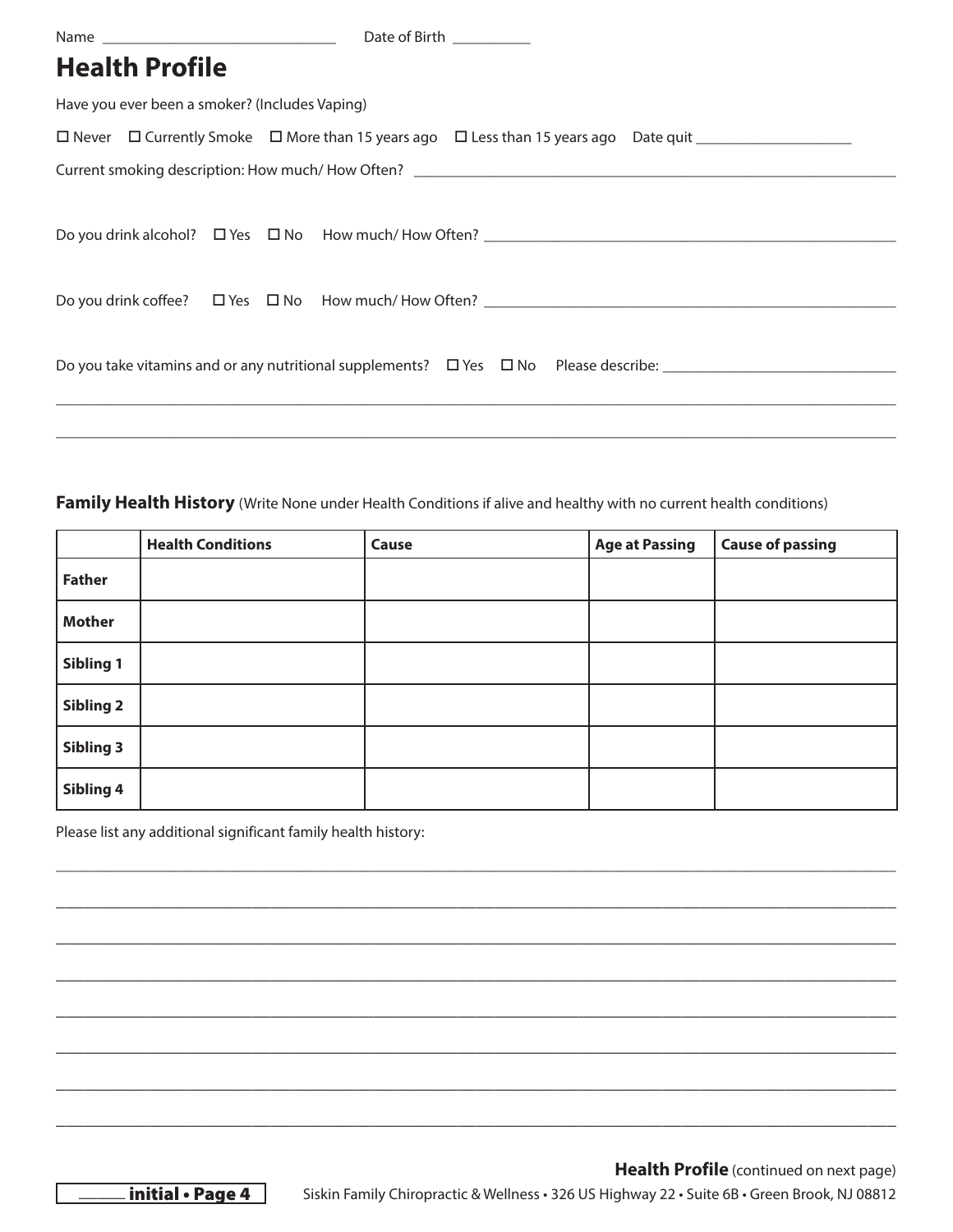### **Health Profile** (continued)

#### **Current Medications:**

|                     | <b>Medication Name</b> | <b>Condition</b> | <b>Dosage</b> | <b>Frequency</b> | <b>Start Date</b> | <b>Predicted End Date</b> |
|---------------------|------------------------|------------------|---------------|------------------|-------------------|---------------------------|
| <b>Medication 1</b> |                        |                  |               |                  |                   |                           |
| <b>Medication 2</b> |                        |                  |               |                  |                   |                           |
| <b>Medication 3</b> |                        |                  |               |                  |                   |                           |
| <b>Medication 4</b> |                        |                  |               |                  |                   |                           |
| <b>Medication 5</b> |                        |                  |               |                  |                   |                           |
| <b>Medication 6</b> |                        |                  |               |                  |                   |                           |
| <b>Medication 7</b> |                        |                  |               |                  |                   |                           |
| <b>Medication 8</b> |                        |                  |               |                  |                   |                           |

\*\*\* Our understanding is the CDC of the USA indicates that when someone takes more than 4 prescription medications, it becomes nearly impossible to understand how they alter body chemistry and function. We look at cases where greater than four medications are taken as being more complex. \*\*\*

\_\_\_\_\_\_\_\_\_\_\_\_\_\_\_\_\_\_\_\_\_\_\_\_\_\_\_\_\_\_\_\_\_\_\_\_\_\_\_\_\_\_\_\_\_\_\_\_\_\_\_\_\_\_\_\_\_\_\_\_\_\_\_\_\_\_\_\_\_\_\_\_\_\_\_\_\_\_\_\_\_\_\_\_\_\_\_\_\_\_\_\_\_\_\_\_\_\_\_\_\_\_\_\_\_\_\_\_

**\_\_\_\_\_\_\_\_\_\_\_\_\_\_\_\_\_\_\_\_\_\_\_\_\_\_\_\_\_\_\_\_\_\_\_\_\_\_\_\_\_\_\_\_\_\_\_\_\_\_\_\_\_\_\_\_\_\_\_\_\_\_\_\_\_\_\_\_\_\_\_\_\_\_\_\_\_\_\_\_\_\_\_\_\_\_\_\_\_\_**

**\_\_\_\_\_\_\_\_\_\_\_\_\_\_\_\_\_\_\_\_\_\_\_\_\_\_\_\_\_\_\_\_\_\_\_\_\_\_\_\_\_\_\_\_\_\_\_\_\_\_\_\_\_\_\_\_\_\_\_\_\_\_\_\_\_\_\_\_\_\_\_\_\_\_\_\_\_\_\_\_\_\_\_\_\_\_\_\_\_\_**

**\_\_\_\_\_\_\_\_\_\_\_\_\_\_\_\_\_\_\_\_\_\_\_\_\_\_\_\_\_\_\_\_\_\_\_\_\_\_\_\_\_\_\_\_\_\_\_\_\_\_\_\_\_\_\_\_\_\_\_\_\_\_\_\_\_\_\_\_\_\_\_\_\_\_\_\_\_\_\_\_\_\_\_\_\_\_\_\_\_\_**

**\_\_\_\_\_\_\_\_\_\_\_\_\_\_\_\_\_\_\_\_\_\_\_\_\_\_\_\_\_\_\_\_\_\_\_\_\_\_\_\_\_\_\_\_\_\_\_\_\_\_\_\_\_\_\_\_\_\_\_\_\_\_\_\_\_\_\_\_\_\_\_\_\_\_\_\_\_\_\_\_\_\_\_\_\_\_\_\_\_\_**

**\_\_\_\_\_\_\_\_\_\_\_\_\_\_\_\_\_\_\_\_\_\_\_\_\_\_\_\_\_\_\_\_\_\_\_\_\_\_\_\_\_\_\_\_\_\_\_\_\_\_\_\_\_\_\_\_\_\_\_\_\_\_\_\_\_\_\_\_\_\_\_\_\_\_\_\_\_\_\_\_\_\_\_\_\_\_\_\_\_\_**

**\_\_\_\_\_\_\_\_\_\_\_\_\_\_\_\_\_\_\_\_\_\_\_\_\_\_\_\_\_\_\_\_\_\_\_\_\_\_\_\_\_\_\_\_\_\_\_\_\_\_\_\_\_\_\_\_\_\_\_\_\_\_\_\_\_\_\_\_\_\_\_\_\_\_\_\_\_\_\_\_\_\_\_\_\_\_\_\_\_\_**

**\_\_\_\_\_\_\_\_\_\_\_\_\_\_\_\_\_\_\_\_\_\_\_\_\_\_\_\_\_\_\_\_\_\_\_\_\_\_\_\_\_\_\_\_\_\_\_\_\_\_\_\_\_\_\_\_\_\_\_\_\_\_\_\_\_\_\_\_\_\_\_\_\_\_\_\_\_\_\_\_\_\_\_\_\_\_\_\_\_\_**

**\_\_\_\_\_\_\_\_\_\_\_\_\_\_\_\_\_\_\_\_\_\_\_\_\_\_\_\_\_\_\_\_\_\_\_\_\_\_\_\_\_\_\_\_\_\_\_\_\_\_\_\_\_\_\_\_\_\_\_\_\_\_\_\_\_\_\_\_\_\_\_\_\_\_\_\_\_\_\_\_\_\_\_\_\_\_\_\_\_\_**

**\_\_\_\_\_\_\_\_\_\_\_\_\_\_\_\_\_\_\_\_\_\_\_\_\_\_\_\_\_\_\_\_\_\_\_\_\_\_\_\_\_\_\_\_\_\_\_\_\_\_\_\_\_\_\_\_\_\_\_\_\_\_\_\_\_\_\_\_\_\_\_\_\_\_\_\_\_\_\_\_\_\_\_\_\_\_\_\_\_\_**

**\_\_\_\_\_\_\_\_\_\_\_\_\_\_\_\_\_\_\_\_\_\_\_\_\_\_\_\_\_\_\_\_\_\_\_\_\_\_\_\_\_\_\_\_\_\_\_\_\_\_\_\_\_\_\_\_\_\_\_\_\_\_\_\_\_\_\_\_\_\_\_\_\_\_\_\_\_\_\_\_\_\_\_\_\_\_\_\_\_\_**

**\_\_\_\_\_\_\_\_\_\_\_\_\_\_\_\_\_\_\_\_\_\_\_\_\_\_\_\_\_\_\_\_\_\_\_\_\_\_\_\_\_\_\_\_\_\_\_\_\_\_\_\_\_\_\_\_\_\_\_\_\_\_\_\_\_\_\_\_\_\_\_\_\_\_\_\_\_\_\_\_\_\_\_\_\_\_\_\_\_\_**

**\_\_\_\_\_\_\_\_\_\_\_\_\_\_\_\_\_\_\_\_\_\_\_\_\_\_\_\_\_\_\_\_\_\_\_\_\_\_\_\_\_\_\_\_\_\_\_\_\_\_\_\_\_\_\_\_\_\_\_\_\_\_\_\_\_\_\_\_\_\_\_\_\_\_\_\_\_\_\_\_\_\_\_\_\_\_\_\_\_\_**

**\_\_\_\_\_\_\_\_\_\_\_\_\_\_\_\_\_\_\_\_\_\_\_\_\_\_\_\_\_\_\_\_\_\_\_\_\_\_\_\_\_\_\_\_\_\_\_\_\_\_\_\_\_\_\_\_\_\_\_\_\_\_\_\_\_\_\_\_\_\_\_\_\_\_\_\_\_\_\_\_\_\_\_\_\_\_\_\_\_\_**

Please list any additional medications and reason for taking them:

**Health Profile** (continued on next page)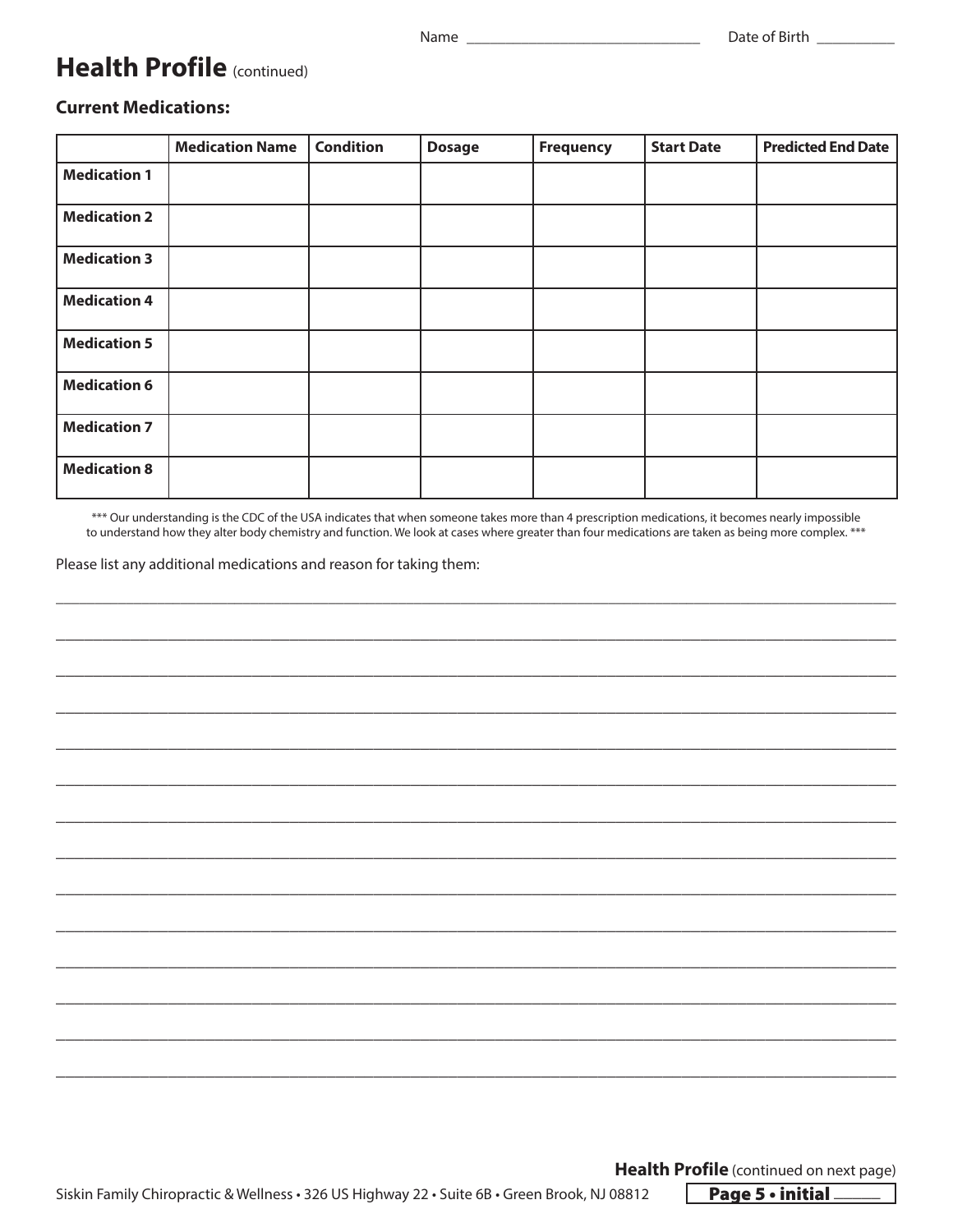### **Health Profile** (continued)

#### **Medication Allergies:**

|                             | <b>Medication</b> | <b>Reaction</b> |
|-----------------------------|-------------------|-----------------|
| <b>Medication Allergy 1</b> |                   |                 |
| <b>Medication Allergy 2</b> |                   |                 |
| <b>Medication Allergy 3</b> |                   |                 |
| <b>Medication Allergy 4</b> |                   |                 |

#### **Seasonal Allergies:**

|                           | <b>Allergy</b> | Reaction, and improving or worsening over time? |
|---------------------------|----------------|-------------------------------------------------|
| <b>Seasonal Allergy 1</b> |                |                                                 |
| <b>Seasonal Allergy 2</b> |                |                                                 |
| <b>Seasonal Allergy 3</b> |                |                                                 |
| <b>Seasonal Allergy 4</b> |                |                                                 |

\_\_\_\_\_\_\_\_\_\_\_\_\_\_\_\_\_\_\_\_\_\_\_\_\_\_\_\_\_\_\_\_\_\_\_\_\_\_\_\_\_\_\_\_\_\_\_\_\_\_\_\_\_\_\_\_\_\_\_\_\_\_\_\_\_\_\_\_\_\_\_\_\_\_\_\_\_\_\_\_\_\_\_\_\_\_\_\_\_\_\_\_\_\_\_\_\_\_\_\_\_\_\_\_\_\_\_\_

Additional seasonal allergy notes:

#### **Food allergies/Sensitivities:**

|        | Food | <b>Reaction</b> |
|--------|------|-----------------|
| Food 1 |      |                 |
| Food 2 |      |                 |
| Food 3 |      |                 |
| Food 4 |      |                 |

\_\_\_\_\_\_\_\_\_\_\_\_\_\_\_\_\_\_\_\_\_\_\_\_\_\_\_\_\_\_\_\_\_\_\_\_\_\_\_\_\_\_\_\_\_\_\_\_\_\_\_\_\_\_\_\_\_\_\_\_\_\_\_\_\_\_\_\_\_\_\_\_\_\_\_\_\_\_\_\_\_\_\_\_\_\_\_\_\_\_\_\_\_\_\_\_\_\_\_\_\_\_\_\_\_\_\_\_

\_\_\_\_\_\_\_\_\_\_\_\_\_\_\_\_\_\_\_\_\_\_\_\_\_\_\_\_\_\_\_\_\_\_\_\_\_\_\_\_\_\_\_\_\_\_\_\_\_\_\_\_\_\_\_\_\_\_\_\_\_\_\_\_\_\_\_\_\_\_\_\_\_\_\_\_\_\_\_\_\_\_\_\_\_\_\_\_\_\_\_\_\_\_\_\_\_\_\_\_\_\_\_\_\_\_\_\_

\_\_\_\_\_\_\_\_\_\_\_\_\_\_\_\_\_\_\_\_\_\_\_\_\_\_\_\_\_\_\_\_\_\_\_\_\_\_\_\_\_\_\_\_\_\_\_\_\_\_\_\_\_\_\_\_\_\_\_\_\_\_\_\_\_\_\_\_\_\_\_\_\_\_\_\_\_\_\_\_\_\_\_\_\_\_\_\_\_\_\_\_\_\_\_\_\_\_\_\_\_\_\_\_\_\_\_\_

Do you participate in a special diet or have particular dietary restrictions?  $\Box$  Yes  $\Box$  No

How long has this been true? \_\_\_\_\_\_\_\_\_\_\_\_\_\_\_\_\_\_\_\_

Please describe, along with the reason for any restrictions.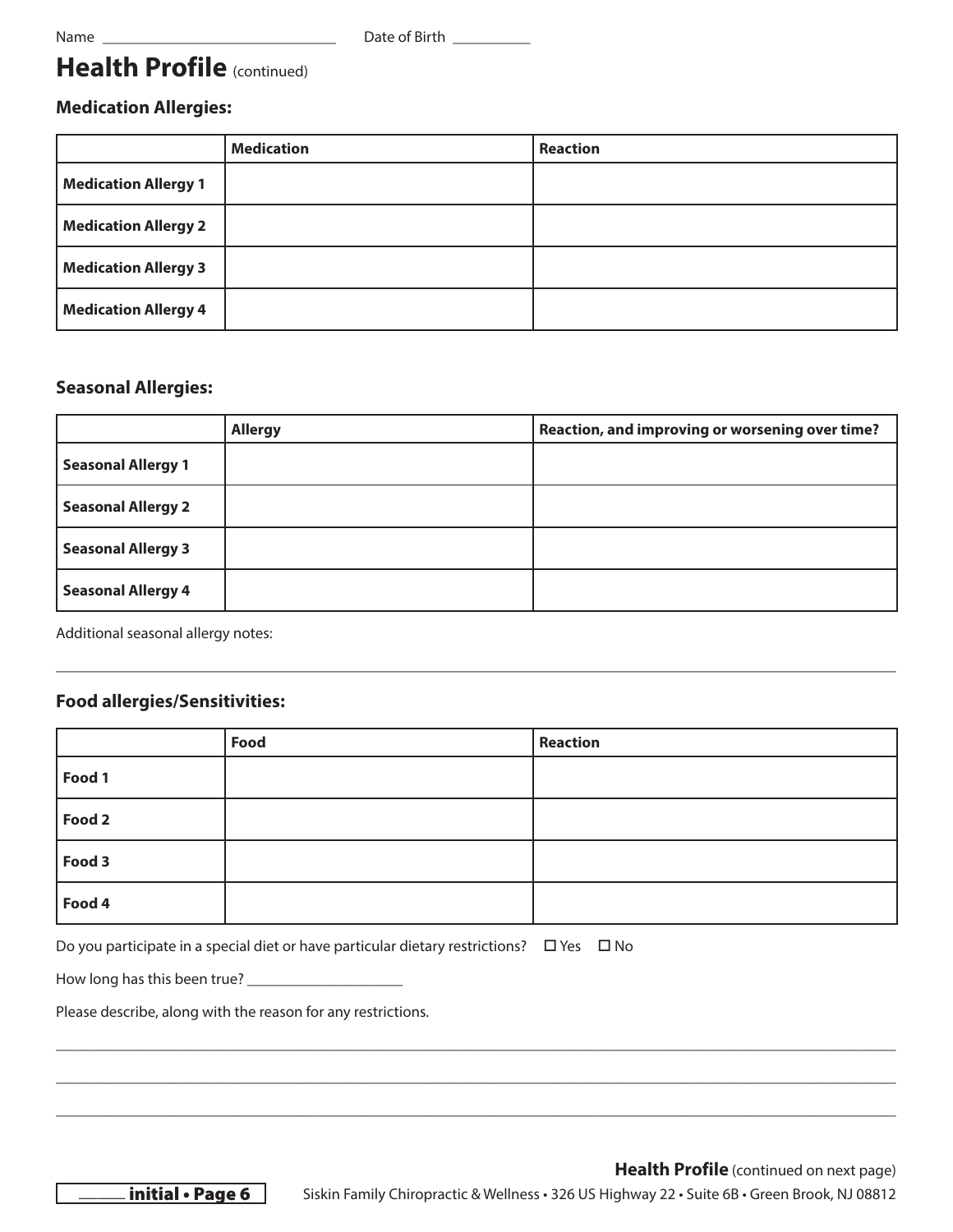### **Health Profile** (continued)

#### **History of Surgery:**

|                  | <b>Procedure Description</b> | <b>Date of Surgery</b> | For Condition   Outcome Positive? | <b>Current Restrictions</b> |
|------------------|------------------------------|------------------------|-----------------------------------|-----------------------------|
| <b>Surgery 1</b> |                              |                        | $\Box$ Yes $\Box$ No              |                             |
| <b>Surgery 2</b> |                              |                        | $\Box$ Yes $\Box$ No              |                             |
| <b>Surgery 3</b> |                              |                        | $\Box$ Yes $\Box$ No              |                             |
| <b>Surgery 4</b> |                              |                        | $\Box$ Yes $\Box$ No              |                             |

\_\_\_\_\_\_\_\_\_\_\_\_\_\_\_\_\_\_\_\_\_\_\_\_\_\_\_\_\_\_\_\_\_\_\_\_\_\_\_\_\_\_\_\_\_\_\_\_\_\_\_\_\_\_\_\_\_\_\_\_\_\_\_\_\_\_\_\_\_\_\_\_\_\_\_\_\_\_\_\_\_\_\_\_\_\_\_\_\_\_\_\_\_\_\_\_\_\_\_\_\_\_\_\_\_\_\_\_

\_\_\_\_\_\_\_\_\_\_\_\_\_\_\_\_\_\_\_\_\_\_\_\_\_\_\_\_\_\_\_\_\_\_\_\_\_\_\_\_\_\_\_\_\_\_\_\_\_\_\_\_\_\_\_\_\_\_\_\_\_\_\_\_\_\_\_\_\_\_\_\_\_\_\_\_\_\_\_\_\_\_\_\_\_\_\_\_\_\_\_\_\_\_\_\_\_\_\_\_\_\_\_\_\_\_\_\_

Please list any additional surgeries:

#### **History of Trauma:**

Please provide an account of physical trauma including childhood injuries, sports injuries, broken bones, sprains, strains, etc.

|                 | <b>Date/Age occurred</b> | Describe event | <b>Still causes restriction or symptoms?</b> |
|-----------------|--------------------------|----------------|----------------------------------------------|
| <b>Trauma1</b>  |                          |                |                                              |
| <b>Trauma 2</b> |                          |                |                                              |
| <b>Trauma 3</b> |                          |                |                                              |
| <b>Trauma 4</b> |                          |                |                                              |

\_\_\_\_\_\_\_\_\_\_\_\_\_\_\_\_\_\_\_\_\_\_\_\_\_\_\_\_\_\_\_\_\_\_\_\_\_\_\_\_\_\_\_\_\_\_\_\_\_\_\_\_\_\_\_\_\_\_\_\_\_\_\_\_\_\_\_\_\_\_\_\_\_\_\_\_\_\_\_\_\_\_\_\_\_\_\_\_\_\_\_\_\_\_\_\_\_\_\_\_\_\_\_\_\_\_\_\_

Please list any additional trauma:

#### **Have you been diagnosed with any of the following?**

| □      | <b>Diabetes</b>                 | □      | <b>Varicose Veins</b> | $\Box$ | Neurological<br>Problems   | $\Box$ | Lung Disease           | □ | <b>Rheumatic fever</b> | $\Box$ | Circulatory<br>Problems        |
|--------|---------------------------------|--------|-----------------------|--------|----------------------------|--------|------------------------|---|------------------------|--------|--------------------------------|
| □      | Stroke                          | □      | <b>Heart Murmur</b>   | $\Box$ | High Blood<br>Pressure     | С      | <b>Heart Disease</b>   | □ | Cancer                 | ⊏      | Osteoporosis                   |
| $\Box$ | <b>Kidney Disease</b>           | $\Box$ | Paralysis             | $\Box$ | Migraine<br>Headaches      | $\Box$ | Arthritis              | □ | Liver Disease          | $\Box$ | Metal Implants                 |
| $\Box$ | <b>Infectious Disease</b>       | □      | <b>Gall Bladder</b>   | $\Box$ | Broken bones/<br>fractures | $\Box$ | Appendectomy           | □ | Tonsillectomy          | □      | Hernia                         |
| $\Box$ | Pneumonia/<br><b>Bronchitis</b> | $\Box$ | Polio                 | □      | <b>Tuberculosis</b>        | $\Box$ | Anemia                 | □ | Whooping Cough         | $\Box$ | Chicken Pox/<br>Shingles       |
| □      | <b>Mumps</b>                    | □      | <b>Measles</b>        | □      | <b>Thyroid Problems</b>    | $\Box$ | Small Pox<br>Influenza | □ | Pleurisy               | □      | <b>Blood Sugar</b><br>Problems |
| $\Box$ | Epilepsy/Seizures               | □      | Eczema/Psoriasis      | □      | Lumbago                    |        |                        |   |                        |        |                                |
| □      | Other:                          |        |                       |        |                            |        |                        |   |                        |        |                                |

#### **Health Profile** (continued on next page)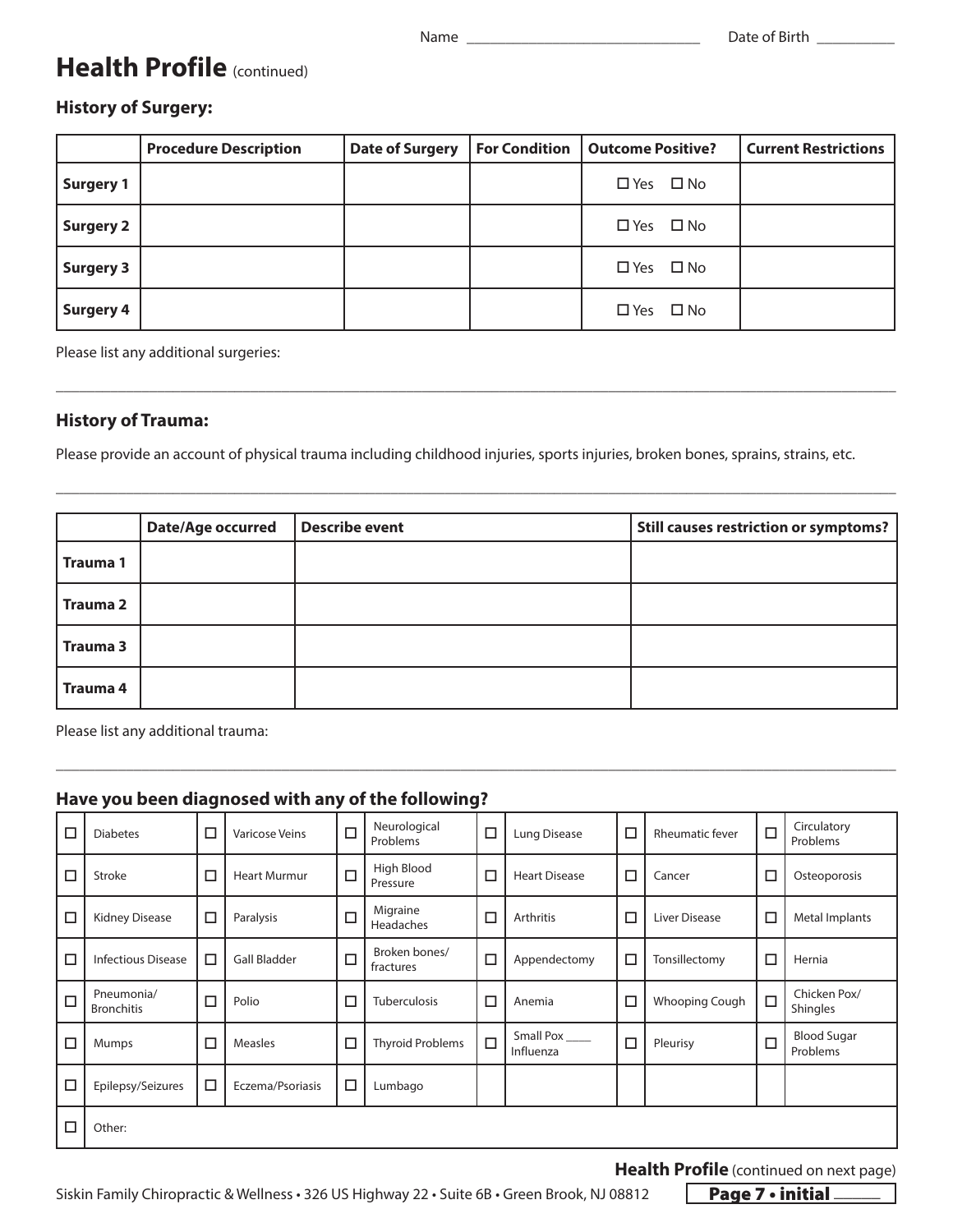Name \_\_\_\_\_\_\_\_\_\_\_\_\_\_\_\_\_\_\_\_\_\_\_\_\_\_\_\_\_\_ Date of Birth \_\_\_\_\_\_\_\_\_\_

### **Spinal Health**

Your spine is the foundation of health and core strength in your body. Shifts in the vertebrae or sections of the spine will spread, ultimately causing weakness and distortion to ALL the areas of the spine. These distortions are reflected in abnormal posture. Research shows abnormal posture leads to chronic pain, disease and possibly a shortened life span.<sup>1</sup>

#### *Please answer the following questions accurately so we may determine the full extent of your condition.*

#### **Cervical Spine (Neck)**

Misalignment of the individual vertebrae or distortion of the complete cervical curve (neck) originating in the neck or a compensation from postural distortions in other areas of the spine may result in many health conditions. Have you experienced any of these symptoms presently or in the past?

| N | D | Neck Pain                       | N | D | Headaches           | N | Sinusitis           |
|---|---|---------------------------------|---|---|---------------------|---|---------------------|
| N | D | Pain in shoulders/arms/hands    | N | D | <b>Dizziness</b>    | N | Allergies/Hay fever |
| N | D | Numbness/tingling in arms/hands | N | D | Visual disturbances | N | Recurrent colds/Flu |
| N | D | Hearing disturbances            | N | D | Coldness in hands   | N | Low Energy/Fatigue  |
| N | D | Weakness in grip                | N | D | Thyroid conditions  | N | TMJ/Pain/Clicking   |

Please circle (N) = Now,  $(P)$  = Past next to all conditions you've experienced or both if applicable.

Please explain: **Example 20** and  $\overline{a}$  and  $\overline{b}$  and  $\overline{c}$  and  $\overline{d}$  and  $\overline{c}$  and  $\overline{c}$  and  $\overline{c}$  and  $\overline{c}$  and  $\overline{c}$  and  $\overline{c}$  and  $\overline{c}$  and  $\overline{c}$  and  $\overline{c}$  and  $\overline{c}$  and  $\overline{c}$ 

#### **Thoracic Spine (Upper Back)**

Misalignment of the individual vertebrae or distortion of the upper thoracic curve (upper back) originating in the upper back or a compensation from postural distortions in other areas of the spine may result in many health conditions. Have you experienced any of these symptoms presently or in the past?

\_\_\_\_\_\_\_\_\_\_\_\_\_\_\_\_\_\_\_\_\_\_\_\_\_\_\_\_\_\_\_\_\_\_\_\_\_\_\_\_\_\_\_\_\_\_\_\_\_\_\_\_\_\_\_\_\_\_\_\_\_\_\_\_\_\_\_\_\_\_\_\_\_\_\_\_\_\_\_\_\_\_\_\_\_\_\_\_\_\_\_\_\_\_\_\_\_\_\_\_\_\_\_\_\_\_\_\_

Please circle (N) = Now,  $(P)$  = Past next to all conditions you've experienced or both if applicable.

| N | D | <b>Heart Palpitations</b> | N | P | Recurrent Lung Infections/Bronchitis                              |   | D | <b>Heart Murmurs</b> |
|---|---|---------------------------|---|---|-------------------------------------------------------------------|---|---|----------------------|
| N | D | Asthma/Wheezing           | N | D | Tachycardia                                                       |   |   | Shortness Of Breath  |
| N | D | Heart Attacks/Angina      | N | D | Pain On Deep Inspiration/Expiration                               | N |   | Mid Back Pain        |
| N | D | Nausea                    | N | D | <b>Diabetes</b>                                                   | N |   | Pain in Ribs/Chest   |
| N | D | Ulcers/Gastritis          | N | D | N<br>Indigestion/Heartburn<br>Hypoglycemia/Hyperglycemia          |   |   |                      |
|   | D | Reflux                    | N | D | Tired/Irritable after eating or when not having eaten for a while |   |   |                      |

\_\_\_\_\_\_\_\_\_\_\_\_\_\_\_\_\_\_\_\_\_\_\_\_\_\_\_\_\_\_\_\_\_\_\_\_\_\_\_\_\_\_\_\_\_\_\_\_\_\_\_\_\_\_\_\_\_\_\_\_\_\_\_\_\_\_\_\_\_\_\_\_\_\_\_\_\_\_\_\_\_\_\_\_\_\_\_\_\_\_\_\_\_\_\_\_\_\_\_\_\_\_\_\_\_\_\_\_

\_\_\_\_\_\_\_\_\_\_\_\_\_\_\_\_\_\_\_\_\_\_\_\_\_\_\_\_\_\_\_\_\_\_\_\_\_\_\_\_\_\_\_\_\_\_\_\_\_\_\_\_\_\_\_\_\_\_\_\_\_\_\_\_\_\_\_\_\_\_\_\_\_\_\_\_\_\_\_\_\_\_\_\_\_\_\_\_\_\_\_\_\_\_\_\_\_\_\_\_\_\_\_\_\_\_\_\_

\_\_\_\_\_\_\_\_\_\_\_\_\_\_\_\_\_\_\_\_\_\_\_\_\_\_\_\_\_\_\_\_\_\_\_\_\_\_\_\_\_\_\_\_\_\_\_\_\_\_\_\_\_\_\_\_\_\_\_\_\_\_\_\_\_\_\_\_\_\_\_\_\_\_\_\_\_\_\_\_\_\_\_\_\_\_\_\_\_\_\_\_\_\_\_\_\_\_\_\_\_\_\_\_\_\_\_\_

\_\_\_\_\_\_\_\_\_\_\_\_\_\_\_\_\_\_\_\_\_\_\_\_\_\_\_\_\_\_\_\_\_\_\_\_\_\_\_\_\_\_\_\_\_\_\_\_\_\_\_\_\_\_\_\_\_\_\_\_\_\_\_\_\_\_\_\_\_\_\_\_\_\_\_\_\_\_\_\_\_\_\_\_\_\_\_\_\_\_\_\_\_\_\_\_\_\_\_\_\_\_\_\_\_\_\_\_

\_\_\_\_\_\_\_\_\_\_\_\_\_\_\_\_\_\_\_\_\_\_\_\_\_\_\_\_\_\_\_\_\_\_\_\_\_\_\_\_\_\_\_\_\_\_\_\_\_\_\_\_\_\_\_\_\_\_\_\_\_\_\_\_\_\_\_\_\_\_\_\_\_\_\_\_\_\_\_\_\_\_\_\_\_\_\_\_\_\_\_\_\_\_\_\_\_\_\_\_\_\_\_\_\_\_\_\_

\_\_\_\_\_\_\_\_\_\_\_\_\_\_\_\_\_\_\_\_\_\_\_\_\_\_\_\_\_\_\_\_\_\_\_\_\_\_\_\_\_\_\_\_\_\_\_\_\_\_\_\_\_\_\_\_\_\_\_\_\_\_\_\_\_\_\_\_\_\_\_\_\_\_\_\_\_\_\_\_\_\_\_\_\_\_\_\_\_\_\_\_\_\_\_\_\_\_\_\_\_\_\_\_\_\_\_\_

\_\_\_\_\_\_\_\_\_\_\_\_\_\_\_\_\_\_\_\_\_\_\_\_\_\_\_\_\_\_\_\_\_\_\_\_\_\_\_\_\_\_\_\_\_\_\_\_\_\_\_\_\_\_\_\_\_\_\_\_\_\_\_\_\_\_\_\_\_\_\_\_\_\_\_\_\_\_\_\_\_\_\_\_\_\_\_\_\_\_\_\_\_\_\_\_\_\_\_\_\_\_\_\_\_\_\_\_

Please explain: \_\_\_\_\_\_\_\_\_\_\_\_\_\_\_\_\_\_\_\_\_\_\_\_\_\_\_\_\_\_\_\_\_\_\_\_\_\_\_\_\_\_\_\_\_\_\_\_\_\_\_\_\_\_\_\_\_\_\_\_\_\_\_\_\_\_\_\_\_\_\_\_\_\_\_\_\_\_\_\_\_\_\_\_\_\_\_\_\_\_\_\_\_\_\_

**Spinal Health** (continued on next page)

1 Postural and Degenerative Kyphosis: Freeman JT. Posture in the Aging and Aged body. JAMA 1957, Oct 19: 843-846. 2 Include a list of modern research showing the same…



 $\pm$  initial • Page 8  $\pm$  Siskin Family Chiropractic & Wellness • 326 US Highway 22 • Suite 6B • Green Brook, NJ 08812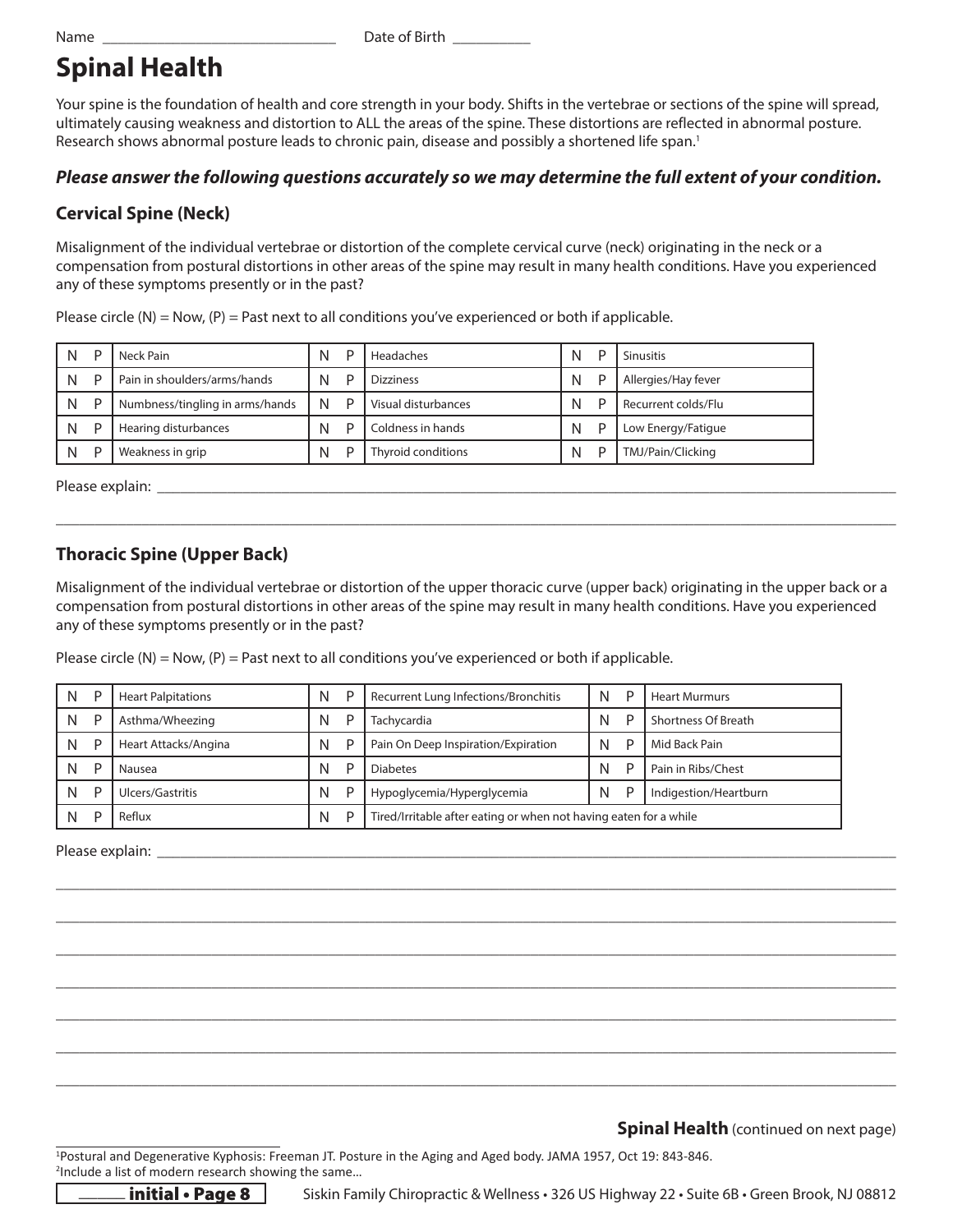### **Spinal Health (continued)**

### **Lumbar Spine (Low back)**

Misalignment of the individual vertebrae or distortion of the lumbar curve (low back) originating in the low back or a compensation from postural distortions in other areas of the spine may result in many health conditions. Have you experienced any of these symptoms presently or in the past?

Name

Please circle  $(N)$  = Now,  $(P)$  = Past next to all conditions you've experienced or both if applicable.

| N | Pain in hips/legs/feet         |  | Weakness/injuries in hips/knees/ankles      | N |  | Low back pain         |
|---|--------------------------------|--|---------------------------------------------|---|--|-----------------------|
| N | Numbness/tingling in legs/feet |  | Recurrent bladder infections                | N |  | Coldness in legs/feet |
| N | Frequent/difficulty urinating  |  | Muscle cramps in legs/feet                  | N |  | Sexual dysfunction    |
|   | Constipation/Diarrhea          |  | Menstrual irregularities/cramping (females) |   |  |                       |

Other  $\_\_$ 

Please list any health conditions not mentioned: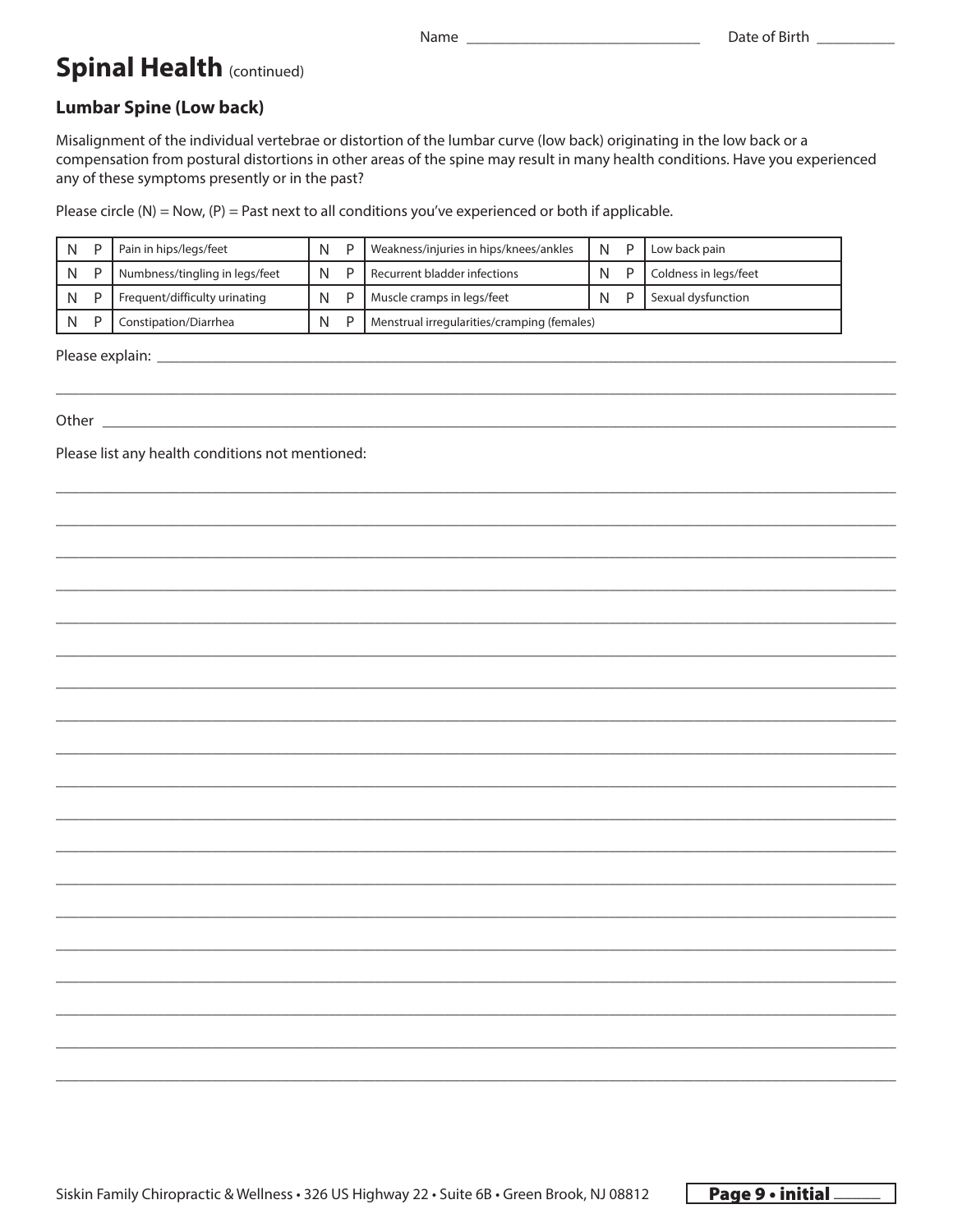Date of Birth

### **Current Condition**

| Do you suffer from bleeding or clotting issues/disorders? $\Box$ Yes $\Box$ No   |  |               |              |  |  |
|----------------------------------------------------------------------------------|--|---------------|--------------|--|--|
| If you cough, sneeze or strain, do you experience any pain? $\Box$ Yes $\Box$ No |  |               |              |  |  |
| Do you experience any significant fevers or night sweats? $\Box$ Yes $\Box$ No   |  |               |              |  |  |
| Do you have problems or history with shortness of breath or chest pain?          |  | $\square$ Yes | $\square$ No |  |  |
| Please Explain:                                                                  |  |               |              |  |  |
|                                                                                  |  |               |              |  |  |

On a scale of 1-10 where 10 indicates the worst possible pain level and 1 indicates feeling well, indicate your problem areas below:

\_\_\_\_\_\_\_\_\_\_\_\_\_\_\_\_\_\_\_\_\_\_\_\_\_\_\_\_\_\_\_\_\_\_\_\_\_\_\_\_\_\_\_\_\_\_\_\_\_\_\_\_\_\_\_\_\_\_\_\_\_\_\_\_\_\_\_\_\_\_\_\_\_\_\_\_\_\_\_\_\_\_\_\_\_\_\_\_\_\_\_\_\_\_\_\_\_\_\_\_\_\_\_\_\_\_\_\_

| <b>Location</b> | <b>Worst Level</b> | Best Level | Frequency<br>(25%, 50%, 75%, 100%) | Worst time of day<br>(Morning, Mid-day, Evening) | <b>Triggering Activity</b> |
|-----------------|--------------------|------------|------------------------------------|--------------------------------------------------|----------------------------|
|                 |                    |            |                                    |                                                  |                            |
|                 |                    |            |                                    |                                                  |                            |
|                 |                    |            |                                    |                                                  |                            |
|                 |                    |            |                                    |                                                  |                            |
|                 |                    |            |                                    |                                                  |                            |

In general, check one of the following statements:

| $\Box$ This problem is improving rapidly       |                         | $\Box$ This problem is improving slowly          |                |  |  |  |  |
|------------------------------------------------|-------------------------|--------------------------------------------------|----------------|--|--|--|--|
| $\square$ This problem remains the same        |                         |                                                  |                |  |  |  |  |
| $\Box$ This problem is worsening gradually     |                         | $\Box$ This problem is worsening rapidly         |                |  |  |  |  |
| Discomfort Intensity:                          |                         |                                                  |                |  |  |  |  |
| $\square$ Comes and goes<br>$\Box$ Varies      |                         | $\Box$ Does not vary                             | $\Box$ Is mild |  |  |  |  |
| $\Box$ Is moderate                             | $\Box$ Is fairly severe | $\Box$ is severe<br>$\Box$ Worst imaginable pain |                |  |  |  |  |
| My discomfort is relieved by (please explain): |                         |                                                  |                |  |  |  |  |

Indicate your ability to perform the following activities:

(For any limitations, circle L - limited D - difficult P - painful)

| D | P | personal care    | D | D | lifting          | D | P | bending           | D | P | stooping           |
|---|---|------------------|---|---|------------------|---|---|-------------------|---|---|--------------------|
| D | P | pushing          | D | D | pulling          | D | P | climbing          | D | D | walking            |
| D | P | sitting          | D | D | reading          | D | P | driving           | D | P | standing           |
| D | P | reaching         | D | D | gripping         | D | P | kneeling          |   | D | balance            |
| D | D | fatique          | D | D | sleeping         | D | D | socialize/hobbies | D | D | concentration/work |
| D | D | family/home life | D | D | eating/breathing |   |   |                   |   |   |                    |

\_\_\_\_\_\_\_\_\_\_\_\_\_\_\_\_\_\_\_\_\_\_\_\_\_\_\_\_\_\_\_\_\_\_\_\_\_\_\_\_\_\_\_\_\_\_\_\_\_\_\_\_\_\_\_\_\_\_\_\_\_\_\_\_\_\_\_\_\_\_\_\_\_\_\_\_\_\_\_\_\_\_\_\_\_\_\_\_\_\_\_\_\_\_\_\_\_\_\_\_\_\_\_\_\_\_\_\_

#### *Please fill in Symptom Chart on the following page:*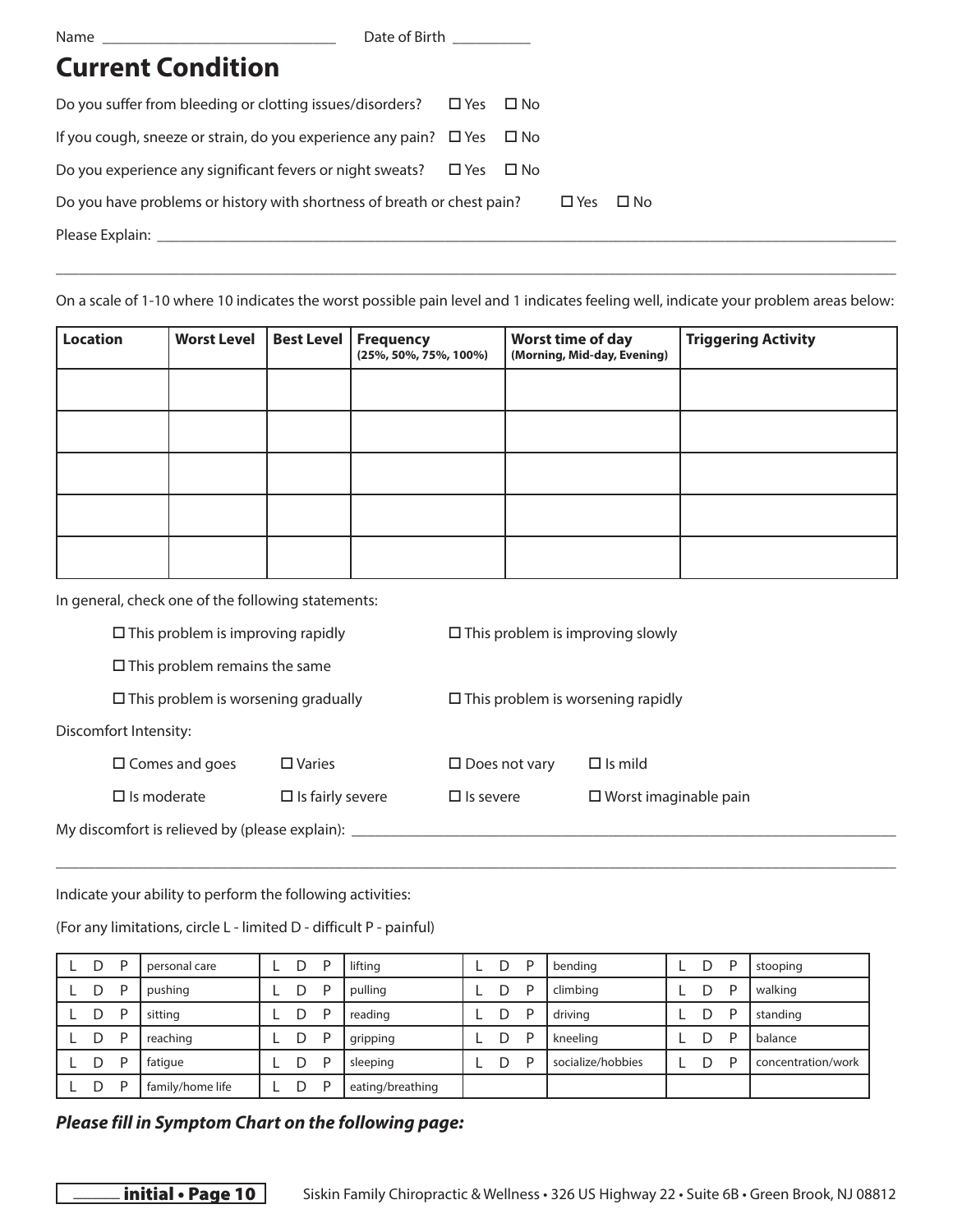### **SYMPTOM CHART**

#### PLEASE COMPLETE THE FOLLOWING *SYMPTOM CHART* BY USING LETTERS AT THE LEFT TO INDICATE YOUR AREAS OF PAIN ON THE DIAGRAM:



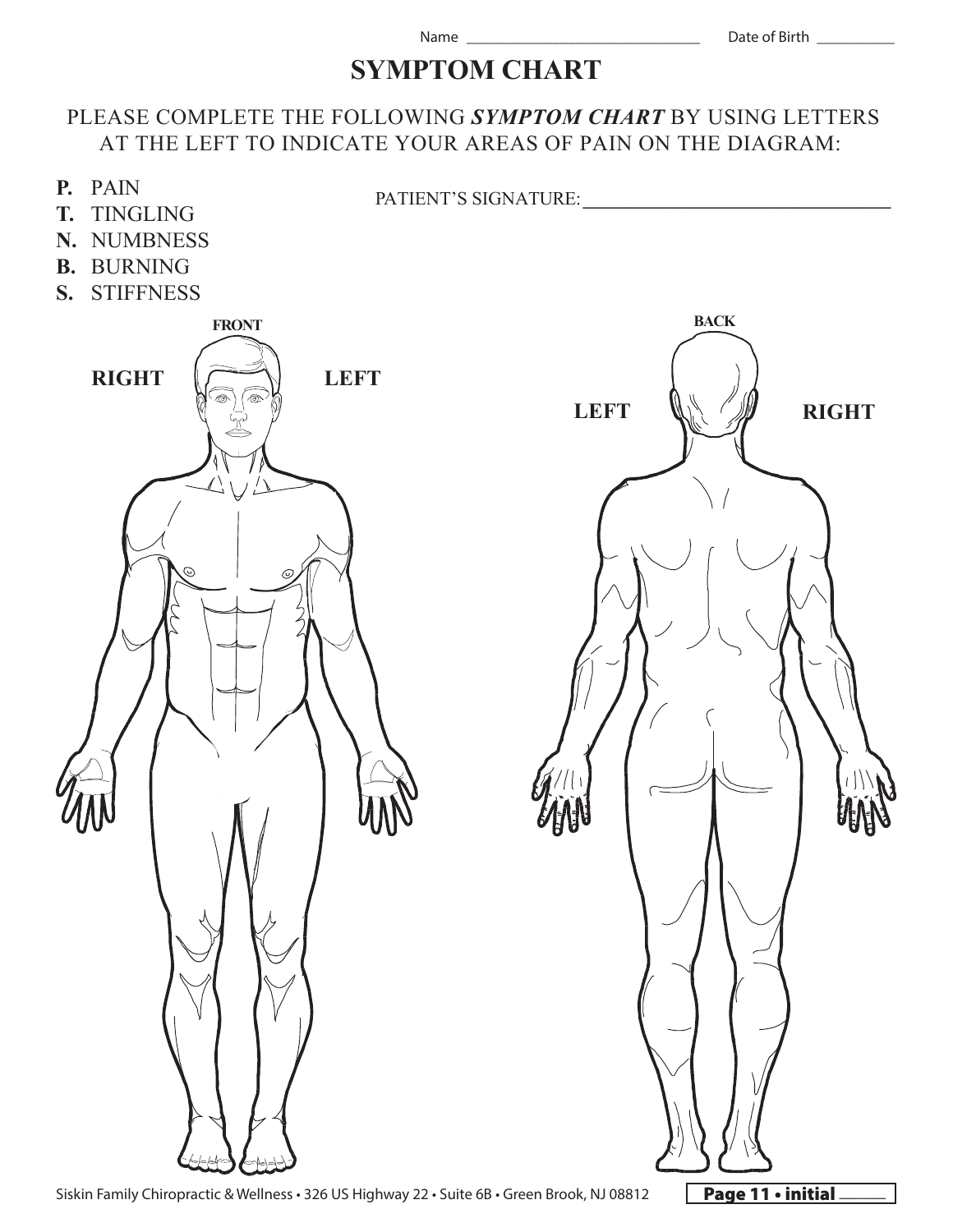### *If you are over 18 and not involved in an accident, you are finished with this form!*

## **Children and Minors**

### **History of Trauma**

The below-listed traumas may lead to misalignment of the individual vertebrae, soft tissue injury to the supportive structures of the spine, as well as shifts and distortions in whole curves and sections of the spine. Please check any of the following if your child has experienced such (if you check an item with an asterisk, please offer a detailed explanation):

\_\_\_\_\_\_\_\_\_\_\_\_\_\_\_\_\_\_\_\_\_\_\_\_\_\_\_\_\_\_\_\_\_\_\_\_\_\_\_\_\_\_\_\_\_\_\_\_\_\_\_\_\_\_\_\_\_\_\_\_\_\_\_\_\_\_\_\_\_\_\_\_\_\_\_\_\_\_\_\_\_\_\_\_\_\_\_\_\_\_\_\_\_\_\_\_\_\_\_\_\_\_\_\_\_\_\_\_

\_\_\_\_\_\_\_\_\_\_\_\_\_\_\_\_\_\_\_\_\_\_\_\_\_\_\_\_\_\_\_\_\_\_\_\_\_\_\_\_\_\_\_\_\_\_\_\_\_\_\_\_\_\_\_\_\_\_\_\_\_\_\_\_\_\_\_\_\_\_\_\_\_\_\_\_\_\_\_\_\_\_\_\_\_\_\_\_\_\_\_\_\_\_\_\_\_\_\_\_\_\_\_\_\_\_\_\_

 $\square$  Fell from a height of two (2) feet or more as an infant

 $\square$  Experienced a fall that left a bruise or lump on their head or other resulting trauma\*

 $\square$  Rough shaking as an infant

Were involved in a car accident (if you check this item, please ask the front desk person for the corresponding form)

 $\square$  Experience broken bones or debilitating injuries\*

Difficult Birth (see below)

Explanation of  $(*)$  item(s):

### **Birth Experience**

How long was labor?

Describe any complications:

Type of delivery:  $\Box$  Vaginal  $\Box$  C-Section  $\Box$  Vacuum Extraction  $\Box$  Forceps Assistance

### **Vaccination History**

Please describe your child's vaccination history: \_\_\_\_\_\_\_\_\_\_\_\_\_\_\_\_\_\_\_\_\_\_\_\_\_\_\_\_\_\_\_\_\_\_\_\_\_\_\_\_\_\_\_\_\_\_\_\_\_\_\_\_\_\_\_\_\_\_\_\_\_\_\_\_\_\_\_\_

Please check any of the following responses your child experienced as a result of a vaccination (please indicate which vaccination caused the condition by writing the corresponding number next to that condition).

\_\_\_\_\_\_\_\_\_\_\_\_\_\_\_\_\_\_\_\_\_\_\_\_\_\_\_\_\_\_\_\_\_\_\_\_\_\_\_\_\_\_\_\_\_\_\_\_\_\_\_\_\_\_\_\_\_\_\_\_\_\_\_\_\_\_\_\_\_\_\_\_\_\_\_\_\_\_\_\_\_\_\_\_\_\_\_\_\_\_\_\_\_\_\_\_\_\_\_\_\_\_\_\_\_\_\_\_

|   | <b>Response</b>                          | <b>Vaccination</b> |   | <b>Response</b>                            | <b>Vaccination</b> |
|---|------------------------------------------|--------------------|---|--------------------------------------------|--------------------|
| □ | Swelling, redness, heat/hardness of site |                    | ⊏ | Body rash or hives                         |                    |
| □ | High fever (over 103 degrees)            |                    | ⊏ | High-pitched screaming                     |                    |
| □ | Extreme sleepiness or unresponsiveness   |                    | ⊏ | Body twitching or paralysis                |                    |
| □ | Breathing problems (asthma, etc.)        |                    | ⊏ | Excessive bleeding or anemia               |                    |
| □ | Head banging                             |                    | ⊏ | Excessive diarrhea or chronic constipation |                    |
| □ | Loss of memory/foggy state               |                    | Е | Muscle weakness                            |                    |
| □ | Chronic ear or respiratory Infections    |                    | С | Vision or hearing disturbances             |                    |
| □ | Joint pain                               |                    | ⊏ | Crossing of eyes                           |                    |
| □ | <b>Seizures</b>                          |                    |   |                                            |                    |
| Е | Other (please explain)                   |                    |   |                                            |                    |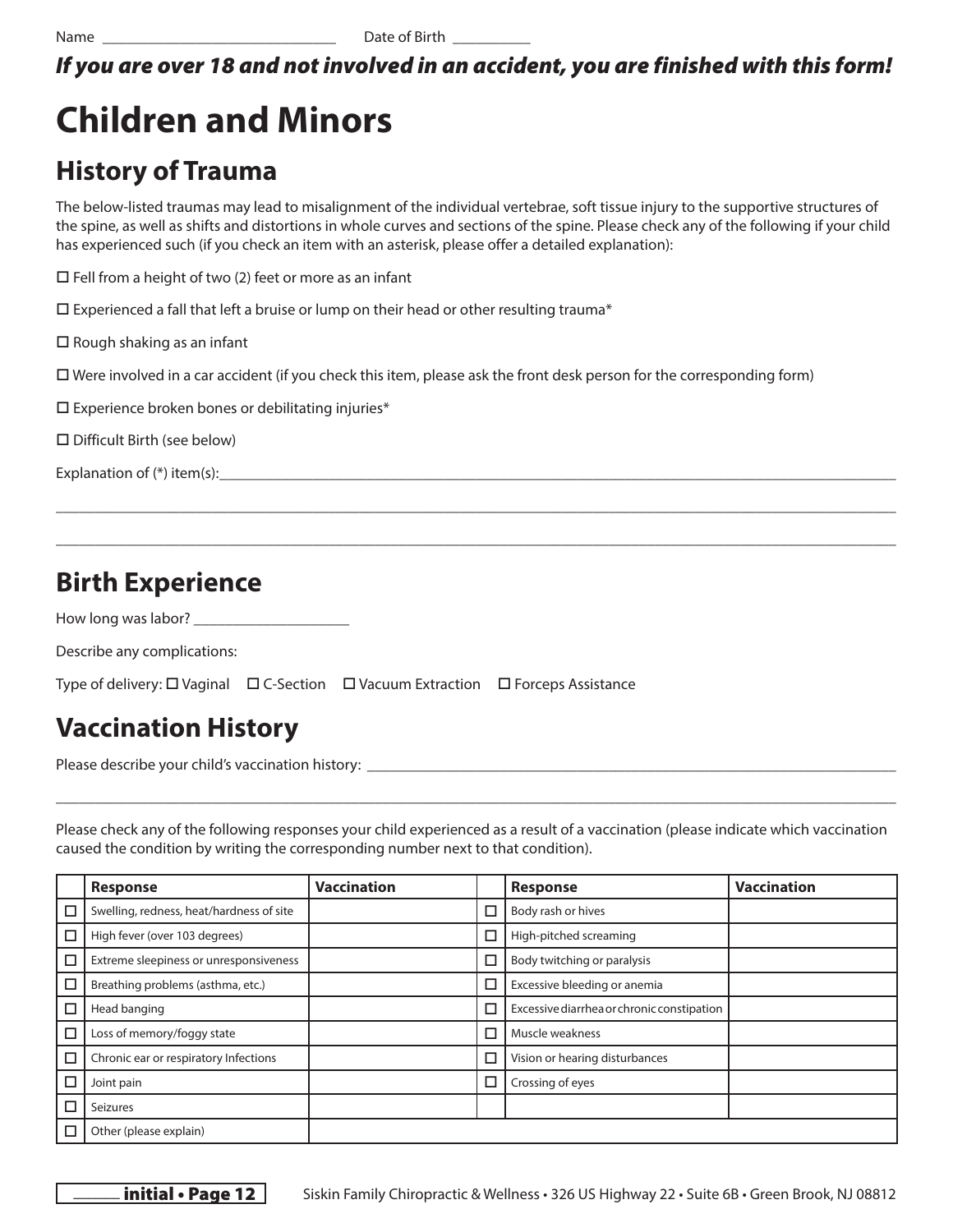### **Auto/Work Injury Information:**

Date of Accident: Date \_\_\_\_/\_\_\_\_/\_\_\_\_ Location of Accident (City) \_\_\_\_\_\_\_\_\_\_\_\_\_\_\_\_\_\_\_\_\_\_\_\_\_\_\_\_\_\_\_\_\_\_\_\_\_\_\_\_\_\_\_\_\_\_\_\_\_\_\_

Describe in your own words how the accident occured: \_\_\_\_\_\_\_\_\_\_\_\_\_\_\_\_\_\_\_\_\_\_\_\_\_\_\_

#### **Auto Accident Information:**

| Auto Information:                                                                           |                                                                                                                        |  |
|---------------------------------------------------------------------------------------------|------------------------------------------------------------------------------------------------------------------------|--|
|                                                                                             |                                                                                                                        |  |
|                                                                                             |                                                                                                                        |  |
|                                                                                             |                                                                                                                        |  |
|                                                                                             |                                                                                                                        |  |
| Type of your vehicle Did the air bag deploy? $\Box$ Yes $\Box$ No                           |                                                                                                                        |  |
|                                                                                             |                                                                                                                        |  |
|                                                                                             | Choose: $\square$ My vehicle struck the other vehicle $\square$ The other vehicle struck my vehicle                    |  |
| My vehicle was impacted in the: $\Box$ Front $\Box$ Right side $\Box$ Left side $\Box$ Rear |                                                                                                                        |  |
|                                                                                             | At the time of impact were you: $\Box$ Looking straight ahead $\Box$ Looking right $\Box$ Looking left                 |  |
|                                                                                             | Were you wearing a seat belt? $\Box$ Yes $\Box$ No $\Box$ Did you strike anything in the vehicle? $\Box$ Yes $\Box$ No |  |
|                                                                                             |                                                                                                                        |  |
|                                                                                             | What was your position in the car? $\Box$ Driver $\Box$ Passenger Were both hands on the wheel? $\Box$ Yes $\Box$ No   |  |
|                                                                                             | Was your foot on the brake? $\Box$ Yes $\Box$ No Were you braced for impact? $\Box$ Yes $\Box$ No                      |  |
|                                                                                             |                                                                                                                        |  |

\_\_\_\_\_\_\_\_\_\_\_\_\_\_\_\_\_\_\_\_\_\_\_\_\_\_\_\_\_\_\_\_\_\_\_\_\_\_\_\_\_\_\_\_\_\_\_\_\_\_\_\_\_\_\_\_\_\_\_\_\_\_\_\_\_\_\_\_\_\_\_\_\_\_\_\_\_\_\_\_\_\_\_\_\_\_\_\_\_\_\_\_\_\_\_\_\_\_\_\_\_\_\_\_\_\_\_\_

#### **Workers Compensation Information:**

| Did you report this accident to your foreman or supervisor? $\Box$ Yes $\Box$ No |
|----------------------------------------------------------------------------------|
|                                                                                  |
|                                                                                  |
|                                                                                  |
|                                                                                  |
|                                                                                  |
|                                                                                  |
|                                                                                  |

\_\_\_\_\_\_\_\_\_\_\_\_\_\_\_\_\_\_\_\_\_\_\_\_\_\_\_\_\_\_\_\_\_\_\_\_\_\_\_\_\_\_\_\_\_\_\_\_\_\_\_\_\_\_\_\_\_\_\_\_\_\_\_\_\_\_\_\_\_\_\_\_\_\_\_\_\_\_\_\_\_\_\_\_\_\_\_\_\_\_\_\_\_\_\_\_\_\_\_\_\_\_\_\_\_\_\_\_

\_\_\_\_\_\_\_\_\_\_\_\_\_\_\_\_\_\_\_\_\_\_\_\_\_\_\_\_\_\_\_\_\_\_\_\_\_\_\_\_\_\_\_\_\_\_\_\_\_\_\_\_\_\_\_\_\_\_\_\_\_\_\_\_\_\_\_\_\_\_\_\_\_\_\_\_\_\_\_\_\_\_\_\_\_\_\_\_\_\_\_\_\_\_\_\_\_\_\_\_\_\_\_\_\_\_\_\_

**Auto/Work Injury Information** (continued on next page)